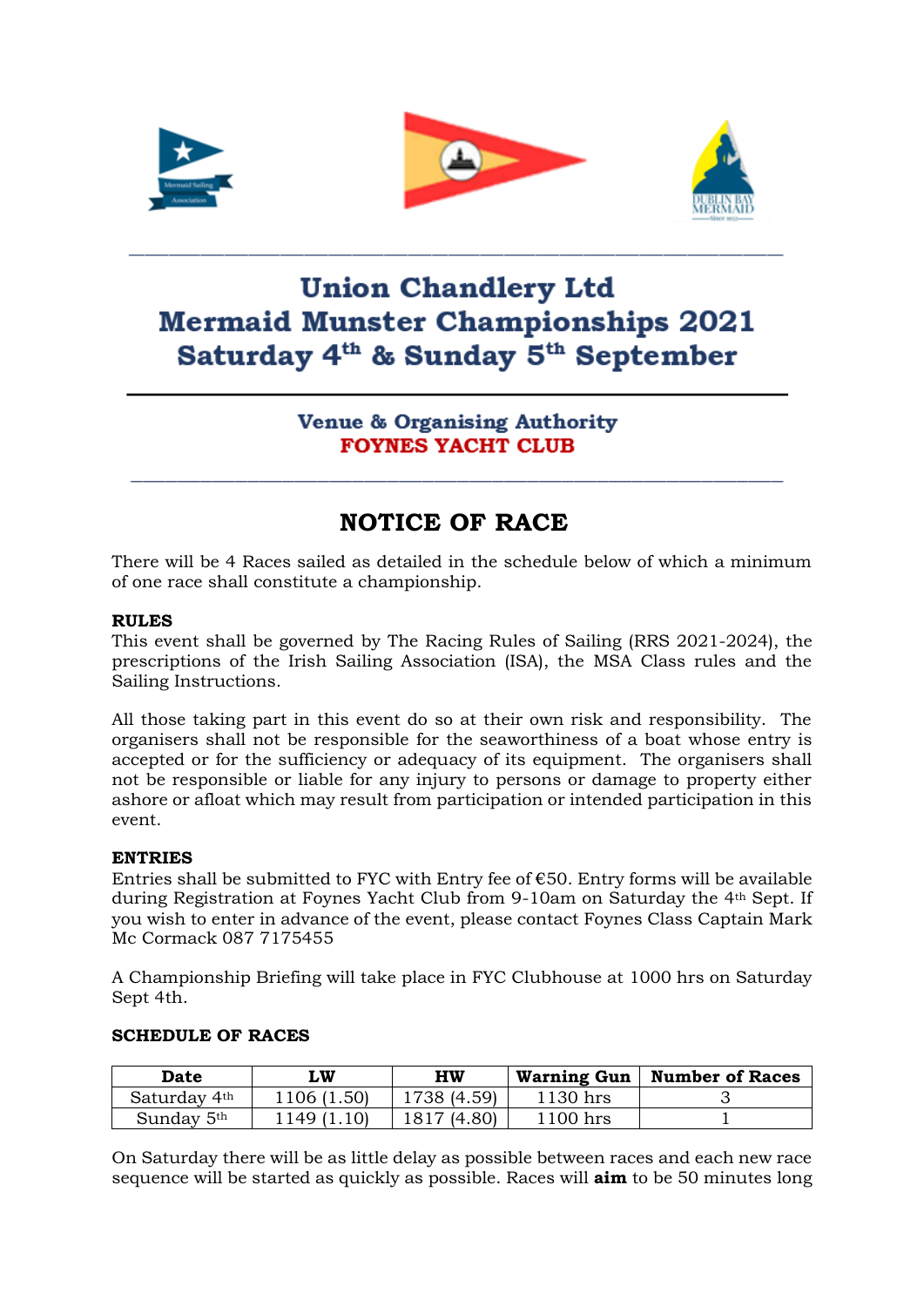on Saturday.

**LAUNCING –** There is very restricted windows for launching so please get your boat launched as early as possible. **There will be a launching tractor operating from 7-8pm on Friday the 3rd Sept** to encourage boats to get in the water Friday, there will be berths available so please bring fenders with you.

If you don't get launched on Friday there will be launching from **8:30am – 10:00am** on Saturday the 4th. **NO BOAT WILL BE LAUNCHED AFTER 10:00AM ON THE 4th DUE TO LOW TIDE, GET YOUR BOAT IN THE WATER AS EARLY AS POSSIBLE.**

For boats that wish to come out of the water after racing on Saturday, there will be launching available from **9-10am** on Sunday the 5th. **NO BOAT WILL BE LAUNCHED AFTER 10AM ON THE 5th DUE TO LOW TIDE.** 

**DISCARDS -** A minimum of one race will constitute a championship. If one, two or three races are sailed, there will be no discard. If 4 races are sailed there will be one discard.

**PRIZES** - Prizes for the event will be awarded for 1<sup>st</sup>, 2<sup>nd</sup>, and 3<sup>rd</sup> place overall if there are ten boats or more entered. Prizes will be presented on Sunday  $5<sup>th</sup>$  after racing in the clubhouse.

**ENTERTAINMENT** - A buffet dinner will be served at the clubhouse on Saturday the 4th and will be followed by live music until 11.30 pm. Complimentary cereal, toast, tea and coffee will be provided in the mornings. **We look forward to seeing as many local and visiting Mermaids as possible at FYC for this festival event.**

Enjoy the sailing!

John Paul Buckley National Buckley (1990) and Mark Mc Cormack Commodore Class Captain Foynes Yacht Club Foynes Yacht Club

Mobile: (087) 9083587 Mobile: (087) 7175455

### **COVID-19 NOTICE**

\_\_\_\_\_\_\_\_\_\_\_\_\_\_\_\_\_\_\_\_\_\_\_\_\_\_\_\_\_\_\_\_\_\_\_\_\_\_\_\_\_\_\_\_\_\_\_\_\_\_\_\_\_\_\_\_\_\_\_\_\_\_\_\_\_\_\_\_\_\_\_\_\_\_\_\_\_\_\_\_\_\_

This event is subject to the Covid 19 guidelines as laid out by the Irish Government. All people associated with this event must comply with these conditions. These conditions may change as the event approaches and will influence the running/organisation/cancellation of this event.

The OA will monitor the novel coronavirus (COVID-19) pandemic or other potential disruptions to the event and having regard for the health and safety of all participants, as well as any government travel restrictions or government mandated